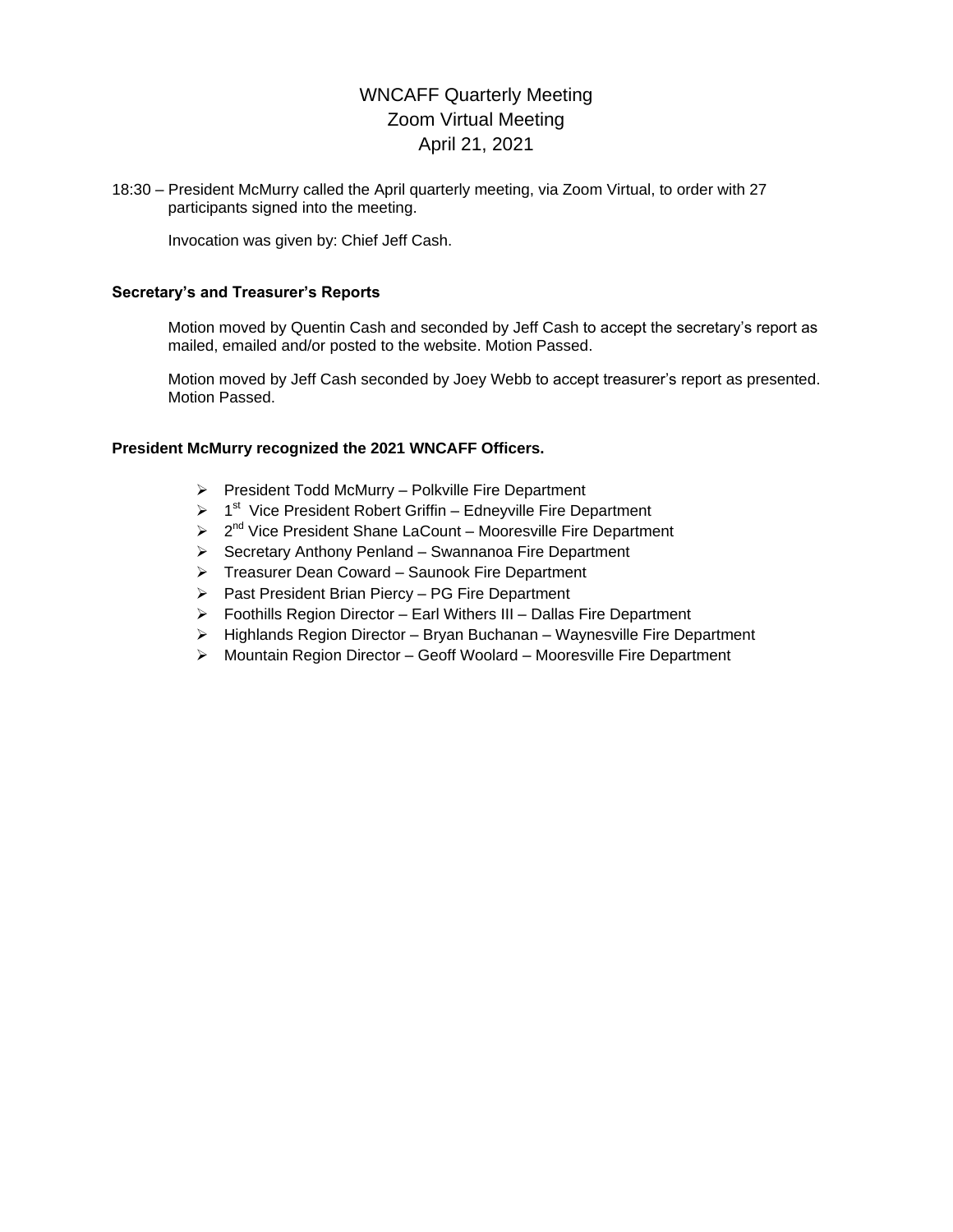#### 18:35 – **Agency Reports**

### *NCSFA – Tim Bradley*

- **Roster and Relief Fund Board of Trustees Report (BTR)**
	- At the end of the reporting cycle for Certified Rosters and BTR's, January 15th 2021, only 15 fire departments out of 1279 failed to report their rosters, and we had 26 fire departments fail to get their BTR's reported. This was after a huge effort by NCSFA staff to email and call Chief's. Normally by the last day we have to have a major push to find the last 150 or so Chiefs.
- $\triangleright$  Relief Fund Financial Requirements
	- In 2014 the NC General Assembly established a minimum and maximum account balances for local Relief Funds. We have had several fire departments miss out on their annual distribution because they went over the maximum, which is \$2,500 per rostered member. Unless you have an approved Supplemental Retirement Program and Account, that \$2,500 per rostered member is a fixed number, and if you're over it by \$1 you will not get a check. Please make sure your local relief fund treasurer and Chairman are aware of this and keep an eye on the balance. Balances need to be below the maximum by June 30th unless you have an approved Supplemental Retirement Amount approved by NCSFA.

# **Scholarships and Grants**

 In 2014 the NC General Assembly established a minimum and maximum account balances for local Relief Funds. We have had several fire departments miss out on their annual distribution because they went over the maximum, which is \$2,500 per rostered member. Unless you have an approved Supplemental Retirement Program and Account, that \$2,500 per rostered member is a fixed number, and if you're over it by \$1 you will not get a check. Please make sure your local relief fund treasurer and Chairman are aware of this and keep an eye on the balance. Balances need to be below the maximum by June 30th unless you have an approved Supplemental Retirement Amount approved by NCSFA.

# **Legislation**

- The combined legislative committee of the NCSFA, NCAFC, and PFFPNC has been meeting and working on legislative initiatives for the current session. You can track all legislative actions by going to ncsfa.com and signing on to Capital Impact, or legislative tracking. You get weekly updates on legislative happenings, and give us the opportunity to let you know when help is needed on a particular bill. This is the strength of our legislative effort, the ability to keep everyone informed and working together, and to speak as one voice.
- This year is the beginning of the 2021/2022 two-year session and is normally referred to as the Long Session. Everything resets and all Bills from previous years go away, and we start all over. Any Bills previously considered for the fire service will have to be reintroduced. This includes federal legislation as well since Congress began a new session this month.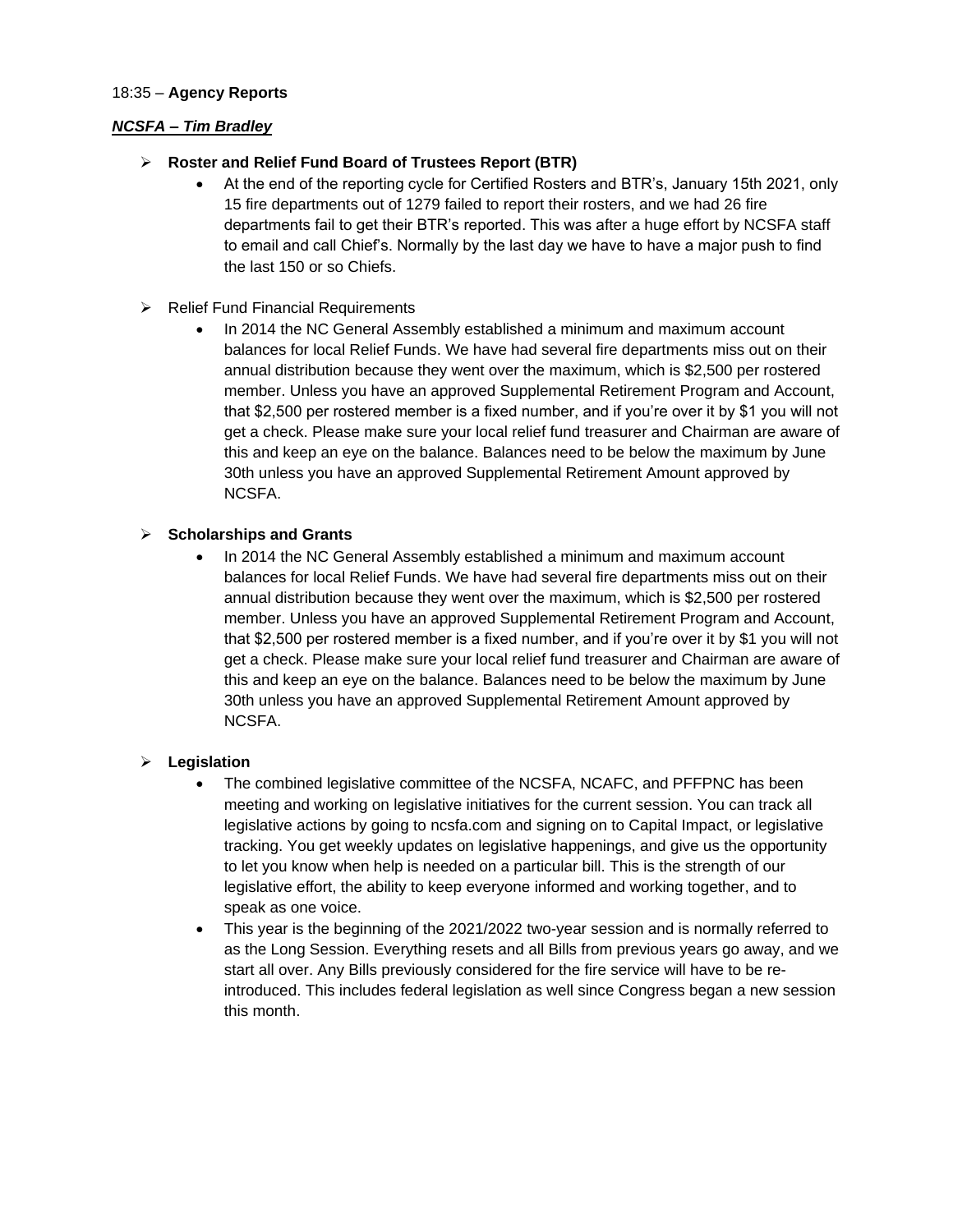- o **Potential issues for the fire service this year include:**
	- **Cancer Coverage for Firefighters by Insurance Policy**. This is our Number 1 Priority. Currently there is a bill introduced (SB 472) that would increase cancers included in the LODD list, and provide a \$25,000 trust for firefighters diagnosed with cancer to be used for medical expenses. The bill, however, does not include volunteers. Our understanding is this bill will be amended to include volunteers, and our hope is to get it amended to include the provisions of our cancer insurance bill that would also add approximately 16 cancers to the LODD Statutes. Our draft also provides up-front money upon diagnosis of cancer, and out of work pay for up to 36 months. We have suggested several funding options as well.
	- **Continuation of SAR Funding** Some funding was put in the DPS budget last year, but it is non-recurring funds. We'll be seeking funding again this year.
	- **Increase Fire and Rescue Workers Pension and Modernize the Statutes.**
	- **Property Tax Exemptions for Volunteer Recruitment and Retention.**
	- **Separation Allowance for Career Firefighters.**
	- **Blue Lights eligible on Rear of Fire Apparatus.**
	- **Fireworks Legislation that we would want to oppose.**

# **Legislative Day**

 Thus far, Legislative Day has been scheduled for May 5th. How we gather will most likely depend upon current issues dealing with Covid-19, but information will be provided to attendees to discuss with their legislators. Security is strict at the Legislative Building and Legislative Office Building, so leave your pocket knives at home.

# **Federal Legislation**

 CFSI has been cancelled this year for meeting in person, but will be held virtually. We continue to pursue changes to IRS Regulations that could allow non-profit career firefighters in LGERS. The NC Congressional delegation is currently trying to get the Ways and Means Committee to re-introduce the Retirement Bill (Brady Act) from 2020 that included our wording.

# **SAFRE Conference**

- After having to cancel due to Covid-19 issues, the SAFRE conference is currently scheduled for Raleigh this year the week of Aug 11th – 15th. On-line registrations will be available on our web-site. Course selections have been made and we have some great classes. The vendor floor is close to being sold out, so we expect a big expo, and just to make sure everyone knows the vendor floor will be free to all this year, walk-ins or conference attendees. We'll have more as the time grows closer, but please mark your calendar for that week.
- For clarification, the issues surrounding Covid-19 could still impact how we conduct conference. For example, masks and social distancing still may be an issue. Our conference is held in a municipal facility so we have to abide by Governmental Mandates. The Board has indicated that by June 1st we will have more complete information on what restrictions may be in place.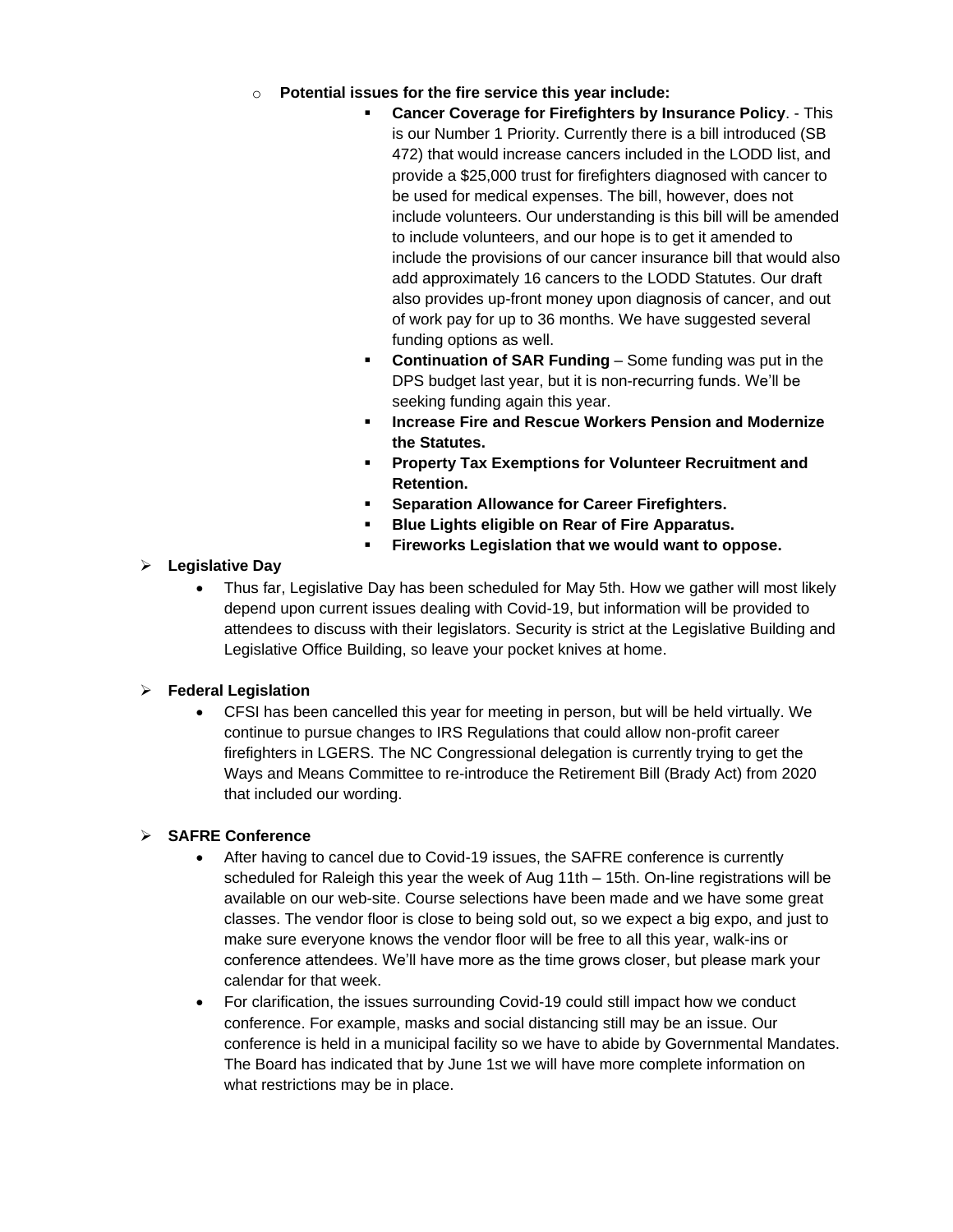#### *NCAFC – Joey Webb*

# **2021 Mid-Winter Conference**

- May 18-21, 2021.
- Embassy Suites Concord NC.
- Registration Open on Website and has been extended to April 23, 2021.
- Will be following CDC guidelines.
- Banquet will be held on Friday night May 20, 2021.
- Schedule has been adjusted so that more time can be spent with the vendors.

# **NC Fire Officer License Plate**

 NCAFC has met the requirements for an official NC License Plate. The license plate has been sent to the General Assembly for approval. Please contact your representative asking that they support the NC Fire Officer License Plate.

# **Executive Development Program**

- Will be held at Kernersville Fire Department.
- Week One: September 20 24, 2021.
- Week Two: October  $25 29$ , 2021.
- Registration: Late May Early June. Class does fill up fast.

# *NVFC – Jeff Cash*

- NVFC conducting spring meeting. Report will be given at the July meeting.
- Chief Cash requested a moment of silence to honor the memory of NVFC CEO Heather Schefter who passed away recently.

# *OSFM – Terry Young*

- **Volunteer Fire Officer ISO Training Credit**
	- NC Fire and Rescue Certification Board approved any person who successfully completes the Fire Officer I certification should receive NCOSFM Volunteer Fire Officer training credit.
	- Three years certified firefighter and Instructor Level I are not required to gain the training credit.
	- This gives Fire Departments the availability to train their volunteer fire officers to a NFPA 1021 based program, while receiving credit toward ISO credit.

# **Fire Grants**

Application period for OSFM Fire Grants opening May 17, 2021.